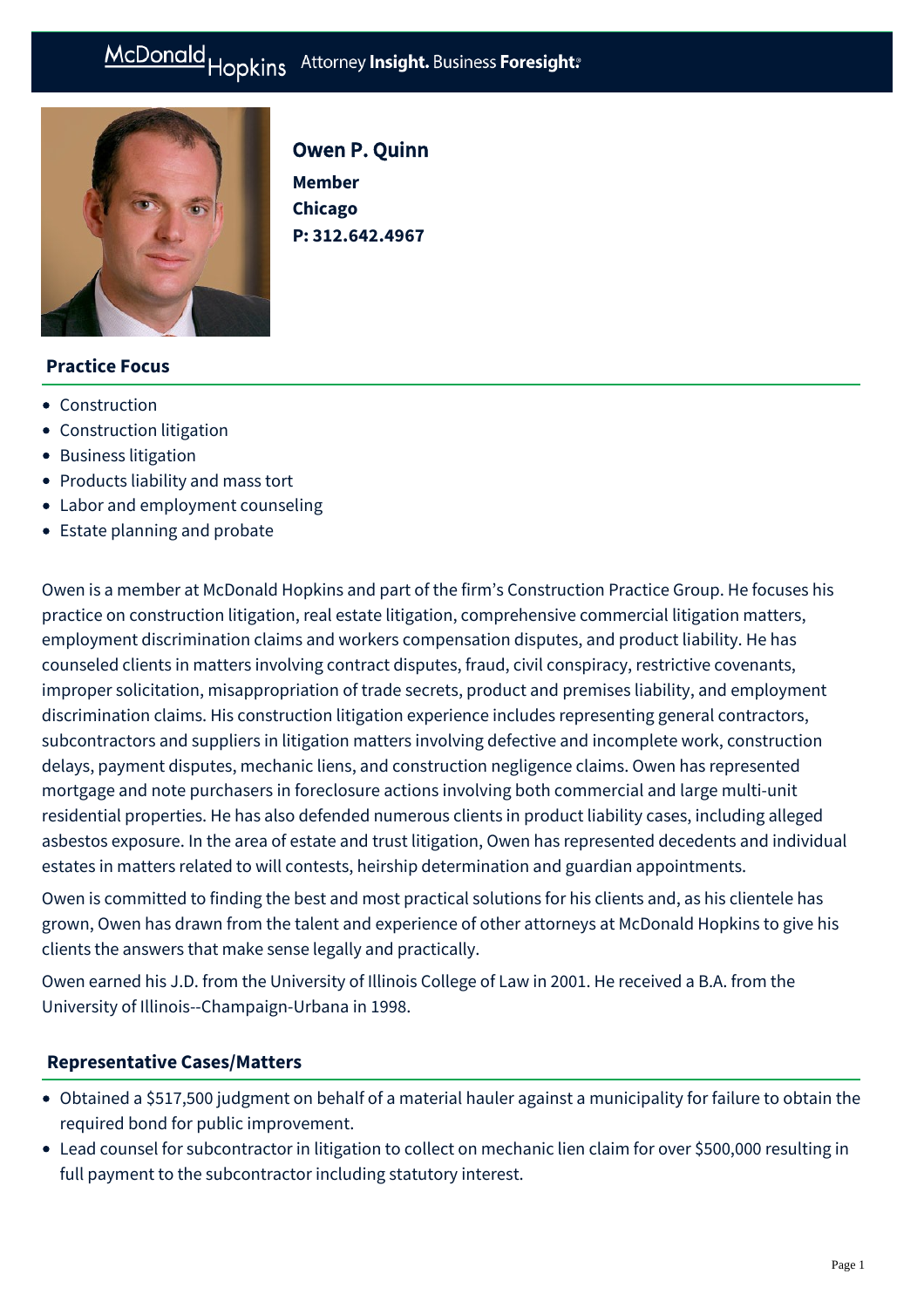- Obtained summary judgment in favor of subcontractor which resulted in dismissal of claims for construction negligence and premises liability.
- Obtained dismissal in favor of surety on a claim for indemnification by public entity.
- Obtained judgment and full payment for client in litigation for breach of a contract to purchase equipment which culminated in a fraudulent transfer and assignment of property.
- Obtained dismissal for numerous clients in asbestos product liability matters.
- Lead counsel in litigation involving sale of construction equipment resulting in full payment to client including statutory interest and attorney's fees.

## **Admissions - Court**

- U.S. District Court for the Central District of Illinois
- U.S. District Court for the Northern District of Illinois

## **Admissions - State**

• Illinois

# **Education**

- University of Illinois College of Law
- University of Illinois Urbana-Champaign

## **Honors and Awards**

• Selected for inclusion in Illinois Rising Stars (2010-2014)

## **Public Service and Volunteerism**

- Misercordia Heart of Mercy Volunteer
- Youth Boxing Organization Volunteer

# **Blog Posts**

- [Class action suit in wake of Surfside tragedy could have far-reaching implications for developers and](https://mcdonaldhopkins.com/Insights/December-2021/Class-action-suit-following-Surfside-tragedy-could) contractors
- [An ounce of prevention is worth a pound of cure: Review your insurance policies to ensure protection](https://mcdonaldhopkins.com/Insights/August-2021/Review-your-insurance-policies-to-ensure-protectio)
- [Bankruptcy and the construction industry: What happens when the general contractor files for](https://mcdonaldhopkins.com/Insights/July-2020/Bankruptcy-and-the-construction-industry-What-(1)) bankruptcy?
- [Bankruptcy and the construction industry: What happens when the project owner files for bankruptcy?](https://mcdonaldhopkins.com/Insights/July-2020/Bankruptcy-and-the-construction-industry-What-happ)
- [Defenses to construction contract performance](https://mcdonaldhopkins.com/Insights/July-2020/Defenses-to-construction-contract-performance)
- [School district owes contractor for work provided under invalid contract](https://mcdonaldhopkins.com/Insights/July-2020/School-district-owes-contractor-for-work-provided)
- [OSHA issues new guidance on returning to work](https://mcdonaldhopkins.com/Insights/June-2020-(1)/OSHA-issues-new-guidance-on-returning-to-work)
- [Cyber threats construction firms should be aware of, but aren't](https://mcdonaldhopkins.com/Insights/November-2019/Cyber-threats-construction-firms-should-be-aware-o)